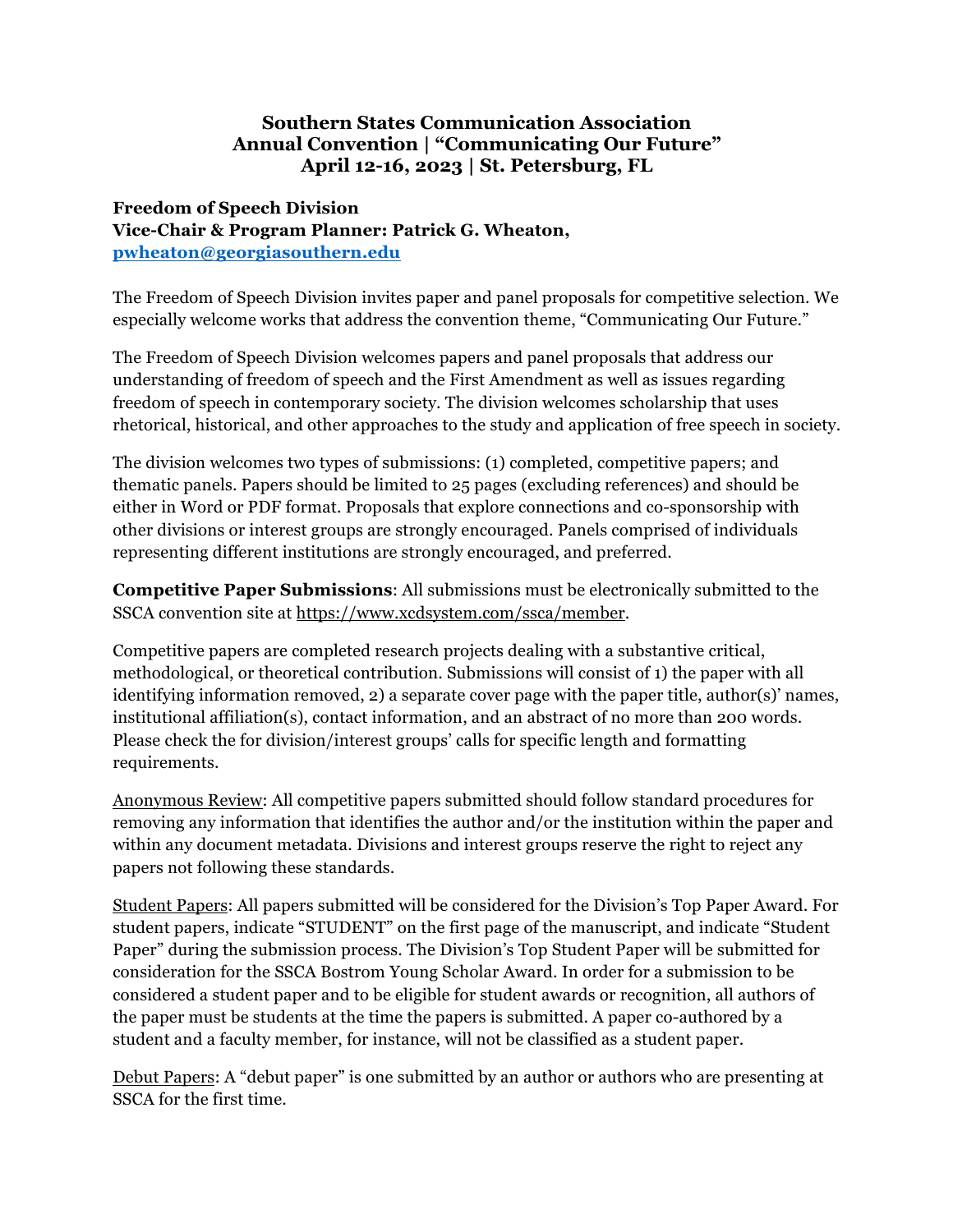**Panel Submissions**: All submissions must be electronically submitted to the SSCA convention site at https://www.xcdsystem.com/ssca/member.

Panel proposals are for a slate of papers focused on a central topic or theme. This type of session typically has between 3-5 presentations. Submissions must include 1) a panel title, 2) an overall panel rationale (no more than 200 words) and 3) the following information about EACH presentation on the panel: a) the presentation title, b) the presentation author(s), with their institutional affiliation(s) and contact information, and c) the presentation abstract (no more than 200 words per abstract). All of this should be compiled in a single document and submitted in the "paper upload option" on the XCD platform.

A best practice for all divisions is to submit panel proposals with diverse participants comprised of individuals representing different institutions, and where possible and relevant, potential new members.

**Round Table Submissions:** All submissions must be electronically submitted to the SSCA convention site at https://www.xcdsystem.com/ssca/member.

Round table proposals bring together a group of scholars to discuss a topic or theme. This type of session typically has between 4-7 presentations. Submissions must include 1) a session title, 2) an overall session rationale (no more than 200 words), 3) a list of participants' names with their institutional affiliations and contact information. All of this should be compiled in a single document and submitted in the "paper upload option" on the XCD platform.

A best practice for all divisions is to submit round table proposals with diverse participants comprised of individuals representing different institutions, and where possible and relevant, potential new members.

## **Pertinent to All Submissions**

**Deadlines:** The deadline for submissions to **ALL** divisions and interest groups is **September 16th, by 11:59 p.m. Pacific Time**. Go to the paper submission site by going to the conference website (https://www.xcdsystem.com/ssca/member) and clicking the submission link. First time visitors to the site will need to create an account. Return visitors will need to make sure to use the same email address that they used to establish the account. To avoid technical problems, early submission is strongly advised. Any submission not meeting the above requirements will not be accepted for review. If you have additional questions, please contact the Division or Interest Group Vice-Chair and Planner

**Audio-Visual Support**: Audio-visual equipment should be requested ONLY if it is essential to a presentation. Most submissions do not require A/V equipment and there will be limited availability during the conference. Your judiciousness is appreciated in considering whether a request is appropriate for your presentation. Due to prohibitive cost, A/V requests will be considered but may not be met. The final program will indicate which sessions have A/V capability. An alternative may be a shareable QR code that audience members can access from their own personal devices.